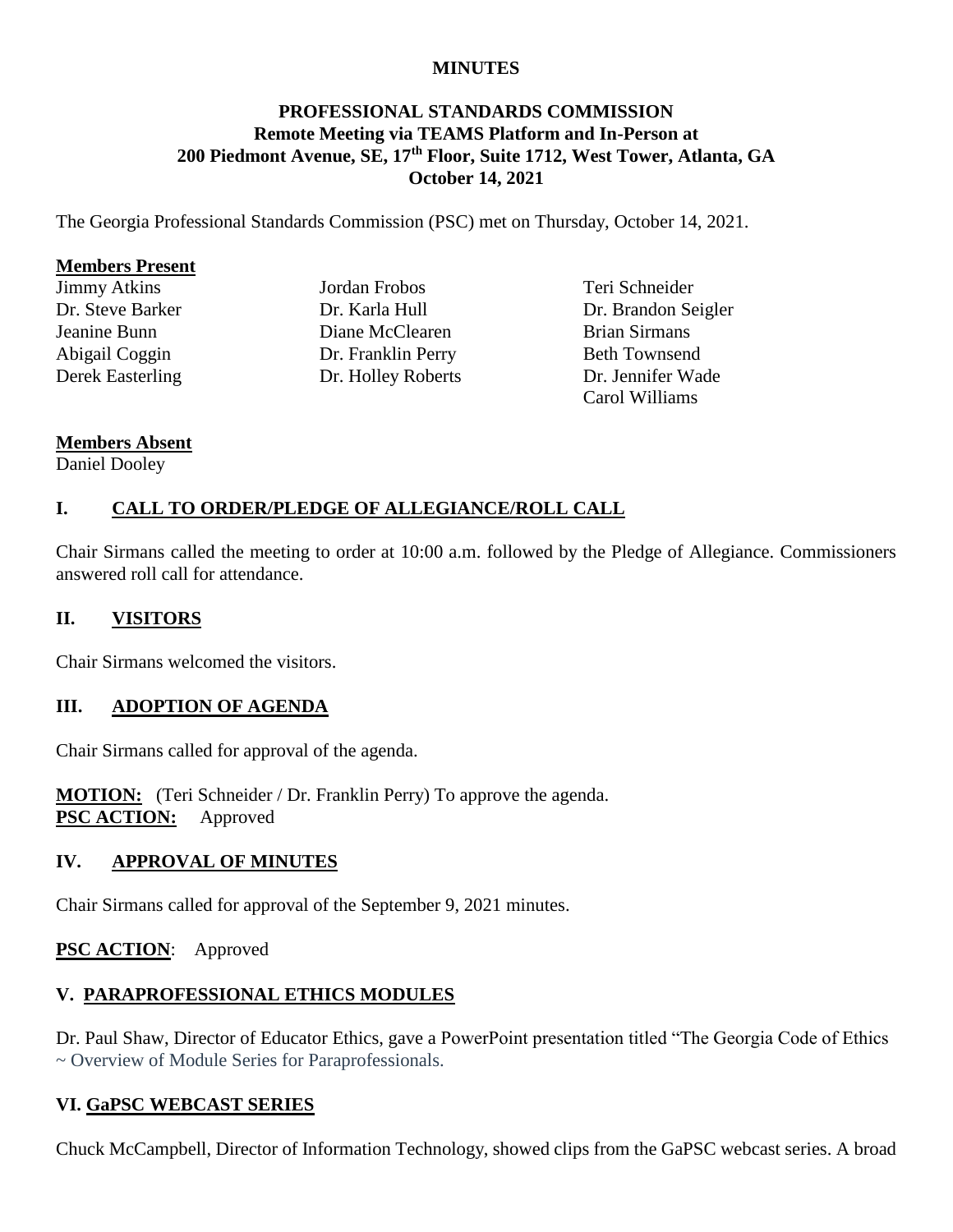selection of webcasts featuring essential information on GaPSC policies, processes and more can be found on our website.

## **VII. EXECUTIVE SECRETARY'S REPORT**

Matt Arthur spoke briefly on the following:

- Each of the Commissioners received an umbrella from The National Association of State Directors of Teacher Education and Certification (NASDTEC) which hosted its 92<sup>nd</sup> annual conference in Savannah in June. Each conference participant from across the nation received an umbrella, which NASDTEC also made available to you to enjoy. NASDTEC serves as a professional membership organization representing state departments of education and professional standards boards or commissions that are responsible for the preparation, licensure, and discipline of K-12 educational personnel. All 50 states are members of NASDTEC as well as international jurisdictions.
- GaPSC hosted the Georgia Teacher Leadership, Virtual Professional Learning Community, now in its  $4<sup>th</sup>$ year. This group of state-approved Teacher Leadership program providers and the GaPSC recently hosted a virtual celebration of teacher leaders by featuring a panel of candidates and completers of stateapproved teacher leadership programs. Panelists shared their experiences and lessons learned, including the skills learned in their programs that proved especially helpful in navigating the impact of COVID-19. In addition, they shared their views of what is important for preparation for their P-12 roles. This virtual professional learning community is co-hosted by rotating state approved providers and GaPSC, and serves as an inclusive, collaborative avenue of support for teacher leadership state approved program providers and their partners.
- The Educator Preparation division sent out a survey on advanced degree programs. We are conducting this survey to learn about the factors educators consider when selecting an advanced degree program. Educators invited to respond to the survey have earned a certificate level upgrade by completing an advanced degree in one of three service fields: Curriculum & Instruction, Instructional Technology, or Teacher Leadership. Thus far, the response rate has been good. We plan to close the survey next week and we will use the results to inform policy considerations for certificate upgrades.

# **VIII. CHAIR REPORT**

Chair Sirmans thanked everyone for coming. He also thanked Dr. Paul Shaw for his presentation and commented on how hard it has been to get substitute teacher and Paraprofessionals. He also thanked Chuck McCampbell and the entire staff on their efforts in making GaPSC accessible to the public.

# **IX. RULES INITATION**

Anne Marie Fenton presented the rules for initiation. If approved, these rules will come before the Commission for your consideration to adopt at the December 9, 2021, Commission meeting. Anne Marie asked for questions from Commissioners. Hearing none the motion was presented.

**MOTION:** (Diane McClearen/ Dr. Franklin Perry) To We request that you initiate the rule making process to 1) amend the current rules in Chapter 505-2- Certification, effective January 1, 2022, as follows: 505-2-.90, and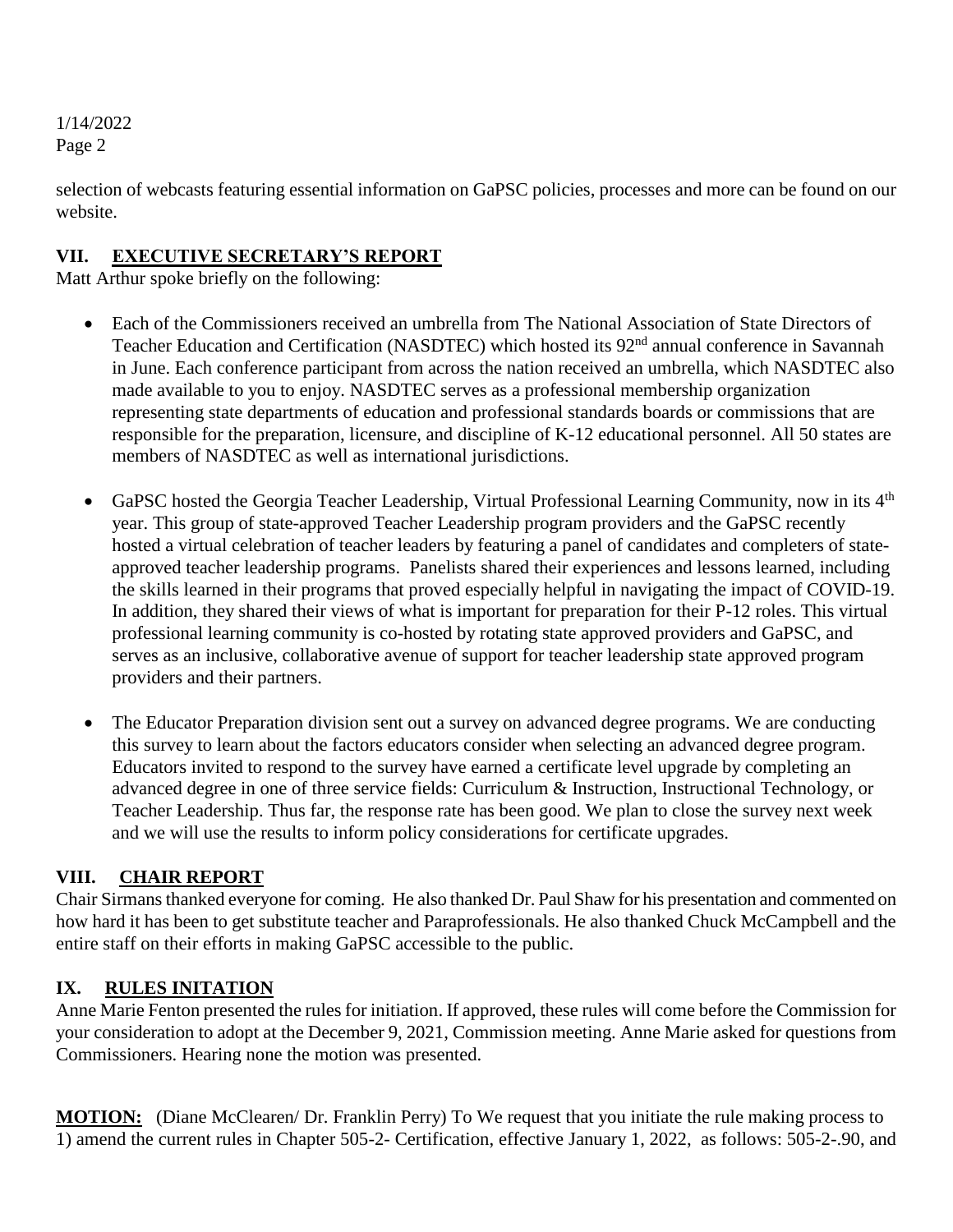505-2-.173; (2) amend the current rules in Chapter 505-3- Educator Preparation Rules, effective January 1, 2022, as follows: 505-3-.01; and (3) amend the current rules in Chapter 505-6- Professional Practices, effective January 1, 2022, as follows: 505-6-.01.

**PSC ACTION:** Approved

# **X. COMMITTEE REPORTS**

### **A. Ethics and Professional Conduct --Recommendations and Actions on Cases**

Chair Beth Townsend of the Educator Ethics Review Committee (EERC), gave a preliminary review of the Cases.

1. Chair Townsend reported that the Committee reviewed 45 *Probable Cause* cases during the October 13, 2021, meeting and brought the following recommendations on behalf of the committee:

| <b>CASE</b>    | <b>STANDARDS</b><br><b>VIOLATED</b> | <b>RECOMMENDATION</b> |
|----------------|-------------------------------------|-----------------------|
| 21-2-688       | 1                                   | Reprimand             |
| 21-6-1233      | 1                                   | Reprimand             |
| 21-6-1321      | 5a2,5a5                             | Reprimand             |
| $21 - 7 - 36$  | 1,4.5a2                             | Reprimand             |
| $21 - 8 - 124$ | 1,5a7                               | Reprimand             |
| $21 - 8 - 140$ | 1                                   | Reprimand             |
| 21-8-173       | 1,5a2                               | Reprimand             |
| $21 - 8 - 183$ | 1,5a7                               | Reprimand             |
| 21-8-248       | 1,5a7                               | Reprimand             |
| 21-9-309       | 1,4                                 | <b>NPC</b>            |
| 21-9-339       | 1, 5a7                              | <b>NPC</b>            |
| 19-6-1889      | 1,5a7,9                             | Revoke                |
| 19-6-1931      | 1,5a7.9                             | Revoke                |
| 19-9-499       | 1,4,8,9, 5a7                        | Revoke                |
| 20-1-1021      | 1, 8, 8, 9                          | Reprimand             |
| 20-1-1022      | 1, 2, 8 & 9                         | Reprimand             |
| 20-1-1023      | 1, 2, 8, 8, 9                       | Reprimand             |
| 20-1-1083      | 4,8,9,5a5,5a7                       | Revoke                |
| $20 - 7 - 71$  | 1,8,9                               | <b>NPC</b>            |
| 21-2-707       | 2, 9, 5a7                           | Reprimand             |
| 21-4-972       | 4, 9, 5a7                           | Reprimand             |
| 21-4-1008      | 9, 5a7                              | Suspension 5 days     |
| 21-4-1021      | 1,4,8,9                             | Reprimand             |
| 21-4-1030      | 4, 5, 9, 5a7                        | Reprimand             |
| 21-5-1088      | 9, 5a7                              | Suspension 1 year     |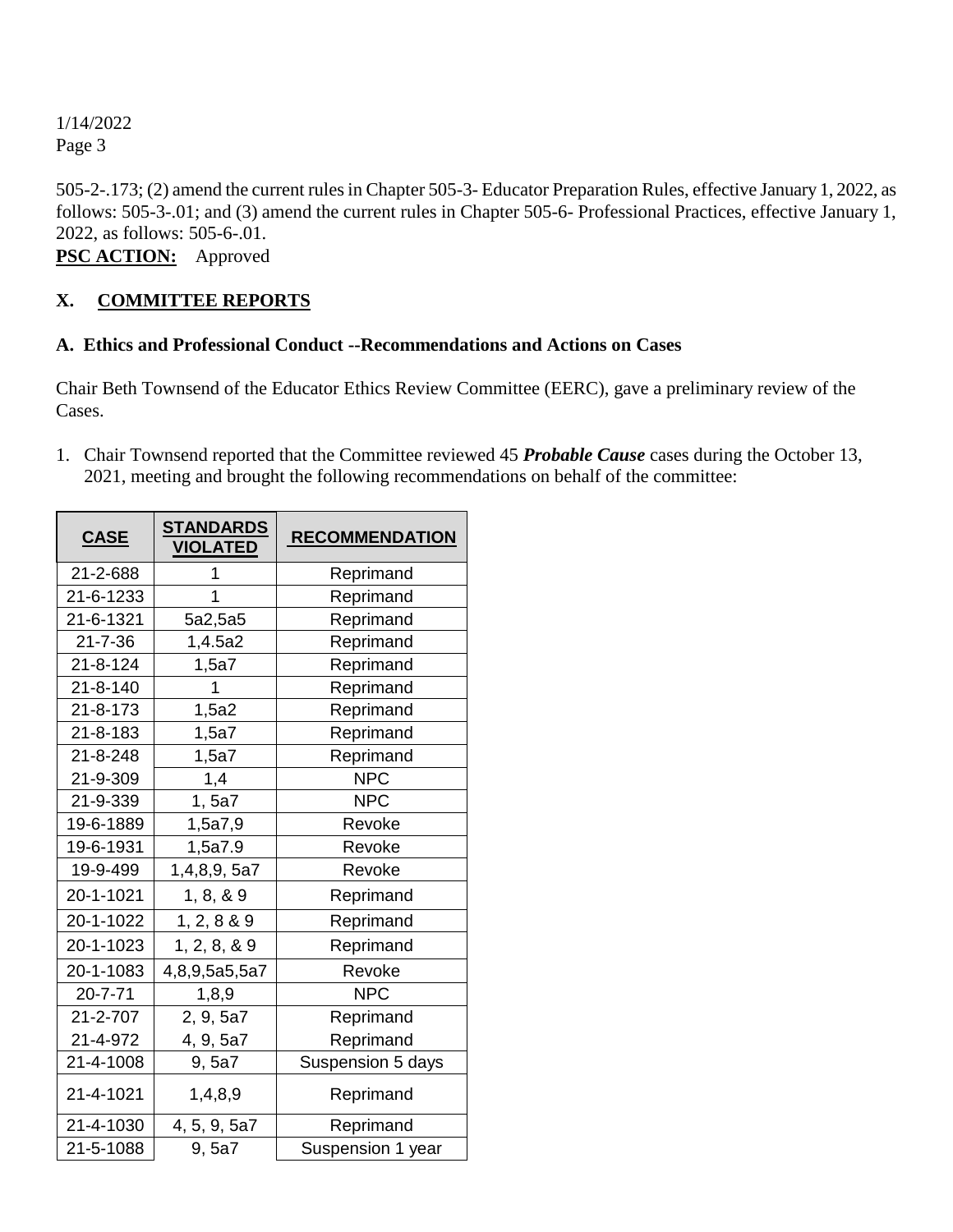| <b>CASE</b>    | <b>STANDARDS</b><br><b>VIOLATED</b> | <b>RECOMMENDATION</b> |
|----------------|-------------------------------------|-----------------------|
| 21-5-1108      | 2, 9                                | <b>NPC</b>            |
| 21-6-1257      | 8, 9, 5a7                           | Suspension 90 days    |
| 21-6-1303      | 3,9,5a7                             | Suspension 1 year     |
| 21-6-1327      | 4,9                                 | Suspension 5 days     |
| 21-6-1335      | 1, 2, 9, 5a7                        | Revoke                |
| $21 - 7 - 6$   | 4,9,5a7                             | Suspension 1 year     |
| $21 - 7 - 9$   | 4, 9, 5a7                           | Suspension 20 days    |
| $21 - 7 - 25$  | 4,8,9,5a7                           | Reprimand             |
| $21 - 7 - 40$  | 1,2,9,5a7                           | Suspension 10 days    |
| $21 - 7 - 53$  | 2, 9, 5a7                           | Reprimand             |
| $21 - 7 - 54$  | 9                                   | Suspension 90 days    |
| 21-7-60        | 9, 5a7                              | Suspension 90 days    |
| 21-7-64        | 2,9                                 | Reprimand             |
| $21 - 7 - 66$  | 4,8,9                               | Reprimand             |
| $21 - 8 - 128$ | 4,8,9                               | Reprimand             |
| 21-8-134       | 5a2, 5a5                            | <b>NPC</b>            |
| 21-8-135       | 5a2, 5a5                            | Reprimand             |
| $21 - 8 - 160$ | 3,9                                 | Suspension 1 year     |
| 21-9-284       | 1,5a7,8,9                           | Revoke                |
| 21-9-343       | 1,4,5a7,8,9                         | Reprimand             |

2. Chair Townsend reported that the Educator Ethics Review Committee reviewed 15 *Settlement Agreements* and brought the following recommendations on behalf of the Committee:

| <b>CASE</b>   | <b>SANCTION</b>    |
|---------------|--------------------|
| 20-9-284      | Reprimand          |
| 21-3-912      | Suspension 5 days  |
| 21-3-923      | Reprimand          |
| 21-4-1019     | Suspension 10 days |
| 21-5-1098     | Suspension 20 days |
| 21-5-1118     | Suspension 10 days |
| 21-5-1140     | Suspension 1 year  |
| 21-5-1156     | Suspension 10 days |
| 21-5-1180     | Suspension 90 days |
| 21-6-1250     | Suspension 1 year  |
| 21-6-1268     | Suspension 5 days  |
| 21-6-1308     | Suspension 1 year  |
| $21 - 7 - 57$ | Reprimand          |
| $21 - 7 - 58$ | Reprimand          |
| $21 - 7 - 79$ | Reprimand          |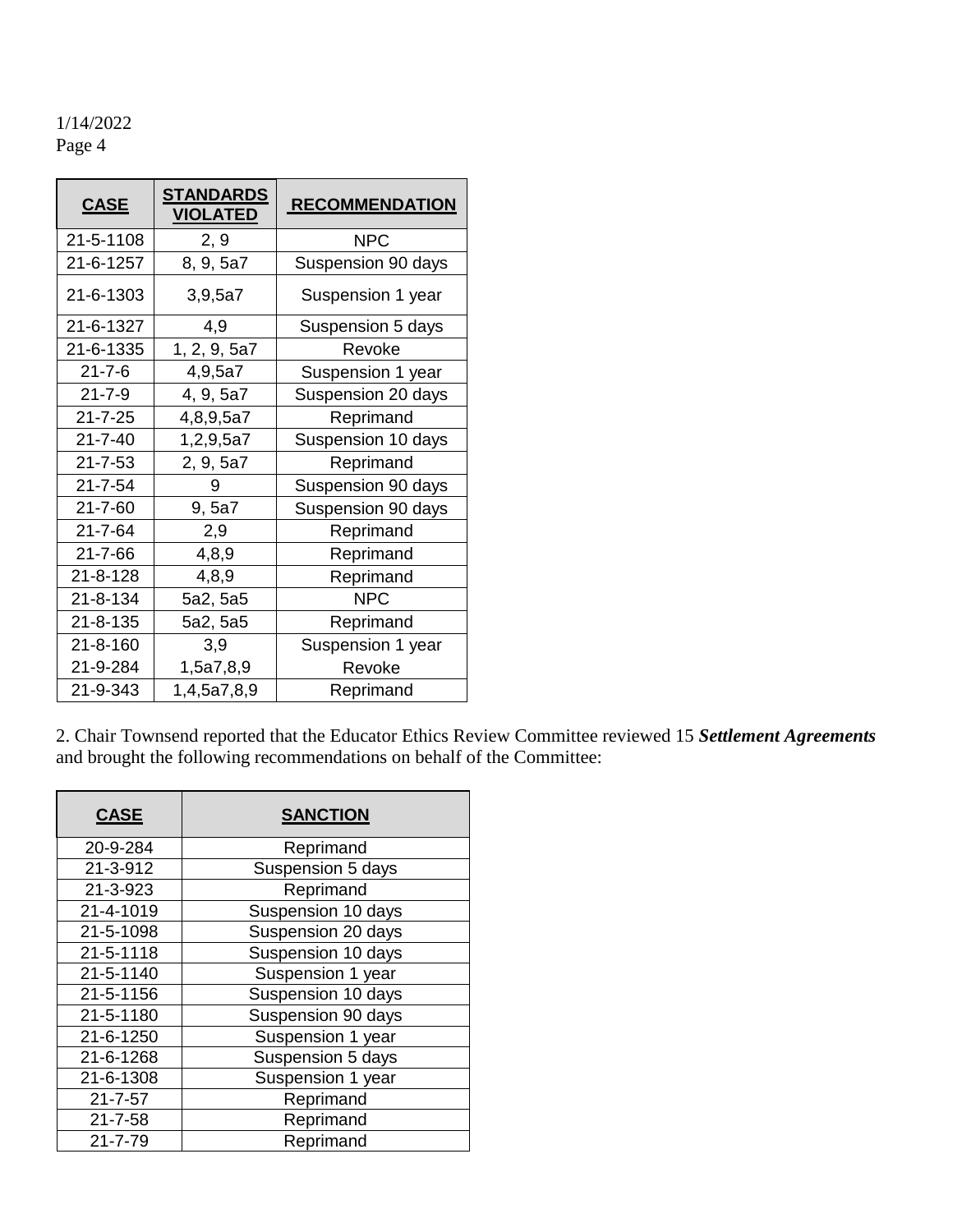3. Chair Townsend reported that the Educator Ethics Review Committee reviewed 25 *Negotiated Settlement Agreements* and brought the following recommendations on behalf of the Committee:

| <b>CASE</b> | <b>NEGOTIATED</b><br><b>SANCTION</b> | <b>EERC RECOMMENDATION</b> |
|-------------|--------------------------------------|----------------------------|
| 18-5-1541   | Suspension 3 days                    | Accept                     |
| 18-7-73     | Suspension 10 days                   | Accept                     |
| 19-3-1211   | Suspension 20 days                   | Accept                     |
| 19-4-1467   | Suspension 10 days                   | Accept                     |
| 19-5-1728   | Reprimand                            | Accept                     |
| 19-6-1776   | Suspension 5 days                    | Accept                     |
| 19-7-48     | Suspension 20 days                   | Accept                     |
| 19-8-179    | Reprimand                            | Accept                     |
| 19-12-850   | Suspension 10 days                   | Accept                     |
| 20-1-933    | Reprimand                            | Accept                     |
| 20-1-951    | Suspension 60 days                   | Accept                     |
| 20-2-1175   | Suspension 20 days                   | Accept                     |
| 20-2-1239   | Suspension 1 year                    | Accept                     |
| 20-3-1337   | Reprimand                            | Accept                     |
| 20-3-1340   | Suspension 5 days                    | Accept                     |
| 20-3-1380   | Suspension 45 days                   | Accept                     |
| 20-5-1526   | Warning                              | Accept                     |
| 20-5-1582   | Reprimand                            | Accept                     |
| 20-9-231    | Suspension 1 year                    | Accept                     |
| 20-11-467   | Suspension 75 days                   | Accept                     |
| 20-11-504   | <b>NPC</b>                           | Accept                     |
| 20-12-540   | Suspension 128 days                  | Accept                     |
| 21-2-752    | Reprimand                            | Accept                     |
| 21-3-821    | Reprimand                            | Accept                     |
| 21-5-1176   | Suspension 30 days                   | Accept                     |

### 4. **OTHER BUSINESS**

The Educator Ethics Review Committee recommended approval of the 4 *Other Business Report* as follows:

| <b>CASE</b>   | <b>FINDINGS OF FACTS</b>                            | <b>EERC RECOMMENDATION</b> |
|---------------|-----------------------------------------------------|----------------------------|
| NCO 19-7-6    | *Original sanction: Revocation/ Voluntary Surrender | Accept                     |
| 21-6-1302     | Expand current investigation.                       | Expand                     |
| $21 - 7 - 31$ | Failure to respond.                                 | Hold New App               |
| $21 - 7 - 76$ | Failed to provide requested docs.                   | Hold New App               |
| 21-5-1110     | Educator has now executed a Voluntary Surrender     | Accept                     |

5. The Educator Ethics Review Committee recommended approval of the *Preliminary Investigative Determination Report* consisting of 67 new complaints received during the months of September and October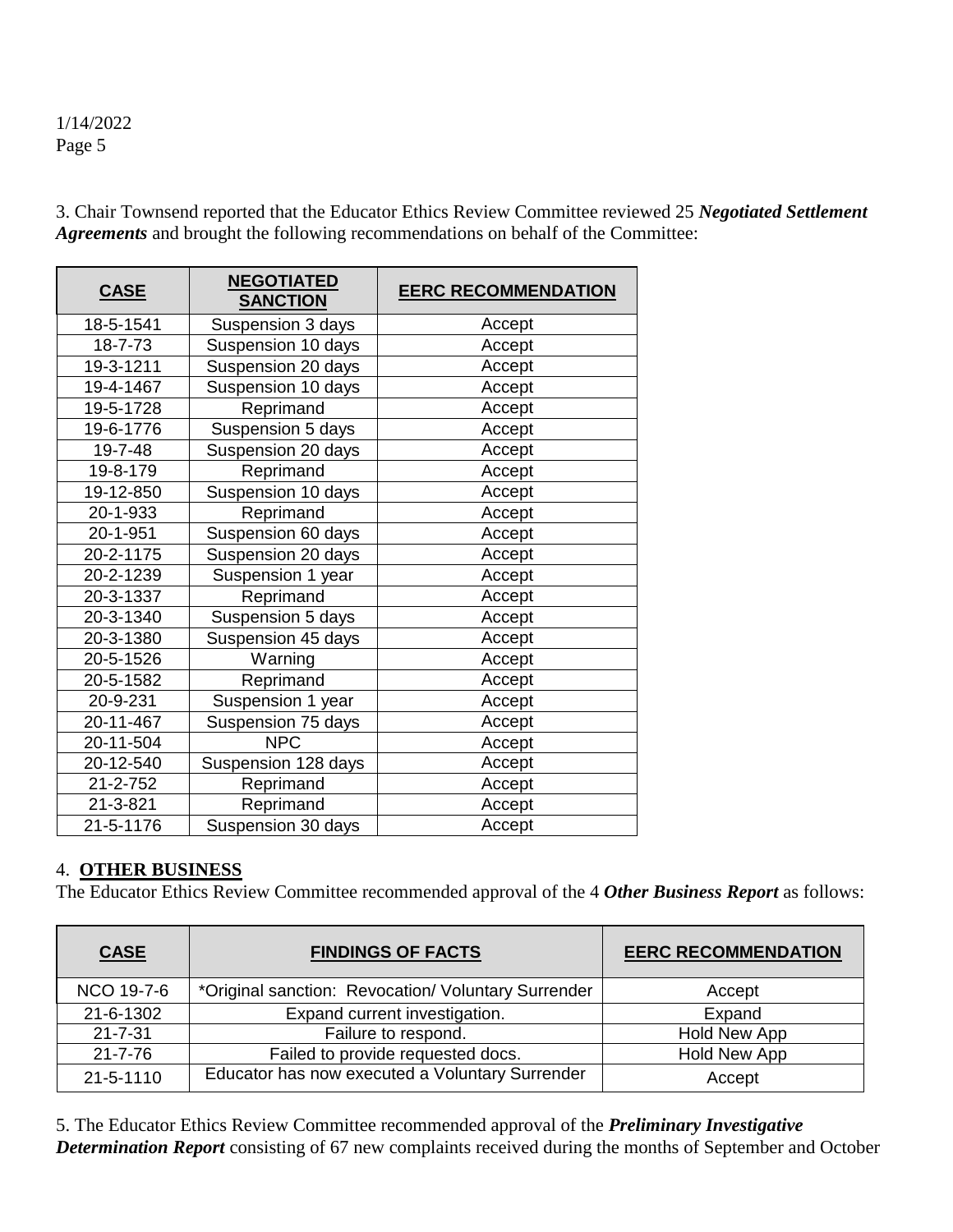2021.

## 6. **VOLUNTARY SURRENDER**

The Educator Ethics Review Committee recommended approval of 1 *Voluntary Surrender* listed below in which an Educator/Applicant voluntarily accepted a sanction of Revocation or Denial prior to the submission of an investigative case summary for a Probable Cause Determination.

| <b>CASE</b>   | <b>STANDARDS</b><br><b>VIOLATED</b> | <b>SANCTION</b>            | <b>EERC RECOMMENDATION</b> |
|---------------|-------------------------------------|----------------------------|----------------------------|
| $21 - 7 - 19$ | 2, 9, 5a7                           | <b>Voluntary Surrender</b> | Accept                     |

### 7. **EXTENSIONS – PRELIMINARY INVESTIGATIVE DETERMINATIONS**

The Educator Ethics Review Committee recommended approval of the 56 *Extensions - Preliminary Investigative Determinations* consisting of the following:

| 21-9-265       | 21-9-275       | 21-9-283       | 21-9-361 | 21-9-373  | 21-10-384 | 21-10-399 | $21 - 10 - 406$ |
|----------------|----------------|----------------|----------|-----------|-----------|-----------|-----------------|
| 21-9-266       | $21 - 9 - 276$ | 21-9-285       | 21-9-362 | 21-9-374  | 21-10-387 | 21-10-400 | 21-10-407       |
| $21 - 9 - 270$ | 21-9-277       | $21 - 9 - 296$ | 21-9-363 | 21-10-375 | 21-10-394 | 21-10-401 | 21-10-408       |
| 21-9-271       | 21-9-278       | 21-9-297       | 21-9-364 | 21-10-376 | 21-10-395 | 21-10-402 | $21 - 10 - 409$ |
| 21-9-272       | $21 - 9 - 280$ | 21-9-298       | 21-9-370 | 21-10-381 | 21-10-396 | 21-10-403 | 21-10-411       |
| 21-9-273       | 21-9-281       | $21 - 9 - 359$ | 21-9-371 | 21-10-382 | 21-10-397 | 21-10-404 | 21-10-416       |
| 21-9-274       | 21-9-282       | 21-9-360       | 21-9-372 | 21-10-383 | 21-10-398 | 21-10-405 | 21-10-417       |

# 8. **EXTENSIONS - INVESTIGATIONS**

The Educator Ethics Review Committee recommended granting an *Investigative Extension* to the following 370 cases:

|           | <b>WRITTEN COMPLAINT EXTENSIONS</b> |           |           |                |           |           |                |
|-----------|-------------------------------------|-----------|-----------|----------------|-----------|-----------|----------------|
| 19-2-1106 | 20-3-1313                           | 20-5-1590 | 20-8-190  | $21 - 1 - 610$ | 21-3-929  | 21-6-1235 | 21-8-125       |
| 19-6-1875 | 20-3-1315                           | 20-5-1594 | 20-8-191  | 21-1-616       | 21-4-963  | 21-6-1236 | 21-8-126       |
| 19-7-94   | 20-3-1316                           | 20-5-1597 | 20-8-193  | 21-1-617       | 21-4-966  | 21-6-1241 | 21-8-132       |
| 19-7-97   | 20-3-1318                           | 20-5-1601 | 20-8-195  | $21 - 1 - 619$ | 21-4-969  | 21-6-1261 | 21-8-137       |
| 19-7-100  | 20-3-1319                           | 20-5-1602 | 20-8-196  | 21-1-629       | 21-4-984  | 21-6-1262 | 21-8-139       |
| 19-7-107  | 20-3-1321                           | 20-5-1604 | 20-8-201  | 21-1-646       | 21-4-986  | 21-6-1280 | $21 - 8 - 141$ |
| 19-7-128  | 20-3-1322                           | 20-6-1675 | 20-9-259  | 21-2-661       | 21-4-994  | 21-6-1292 | 21-8-144       |
| 19-7-138  | 20-3-1325                           | 20-6-1692 | 20-9-261  | 21-2-663       | 21-4-1012 | 21-6-1295 | $21 - 8 - 145$ |
| 19-7-142  | 20-3-1326                           | 20-6-1695 | 20-10-323 | 21-2-666       | 21-4-1024 | 21-6-1298 | 21-8-147       |
| 19-7-154  | 20-3-1330                           | 20-6-1698 | 20-10-335 | 21-2-670       | 21-4-1027 | 21-6-1299 | 21-8-150       |
| 19-8-242  | 20-3-1331                           | 20-6-1702 | 20-10-336 | 21-2-677       | 21-4-1031 | 21-6-1302 | $21 - 8 - 151$ |
| 19-9-376  | 20-3-1335                           | 20-6-1705 | 20-10-337 | 21-2-679       | 21-4-1032 | 21-6-1316 | $21 - 8 - 154$ |
| 19-9-390  | 20-3-1338                           | 20-6-1706 | 20-10-338 | 21-2-686       | 21-4-1034 | 21-6-1317 | $21 - 8 - 155$ |
| 19-9-400  | 20-3-1379                           | 20-6-1707 | 20-10-339 | 21-2-687       | 21-5-1039 | 21-6-1325 | $21 - 8 - 158$ |
| 19-9-464  | 20-3-1384                           | 20-6-1719 | 20-10-340 | 21-2-692       | 21-5-1041 | 21-6-1326 | 21-8-176       |
| 19-9-488  | 20-3-1386                           | 20-6-1722 | 20-10-341 | 21-2-695       | 21-5-1042 | 21-6-1328 | 21-8-177       |
| 19-10-534 | 20-3-1387                           | 20-7-41   | 20-10-343 | 21-2-698       | 21-5-1046 | 21-6-1331 | 21-8-178       |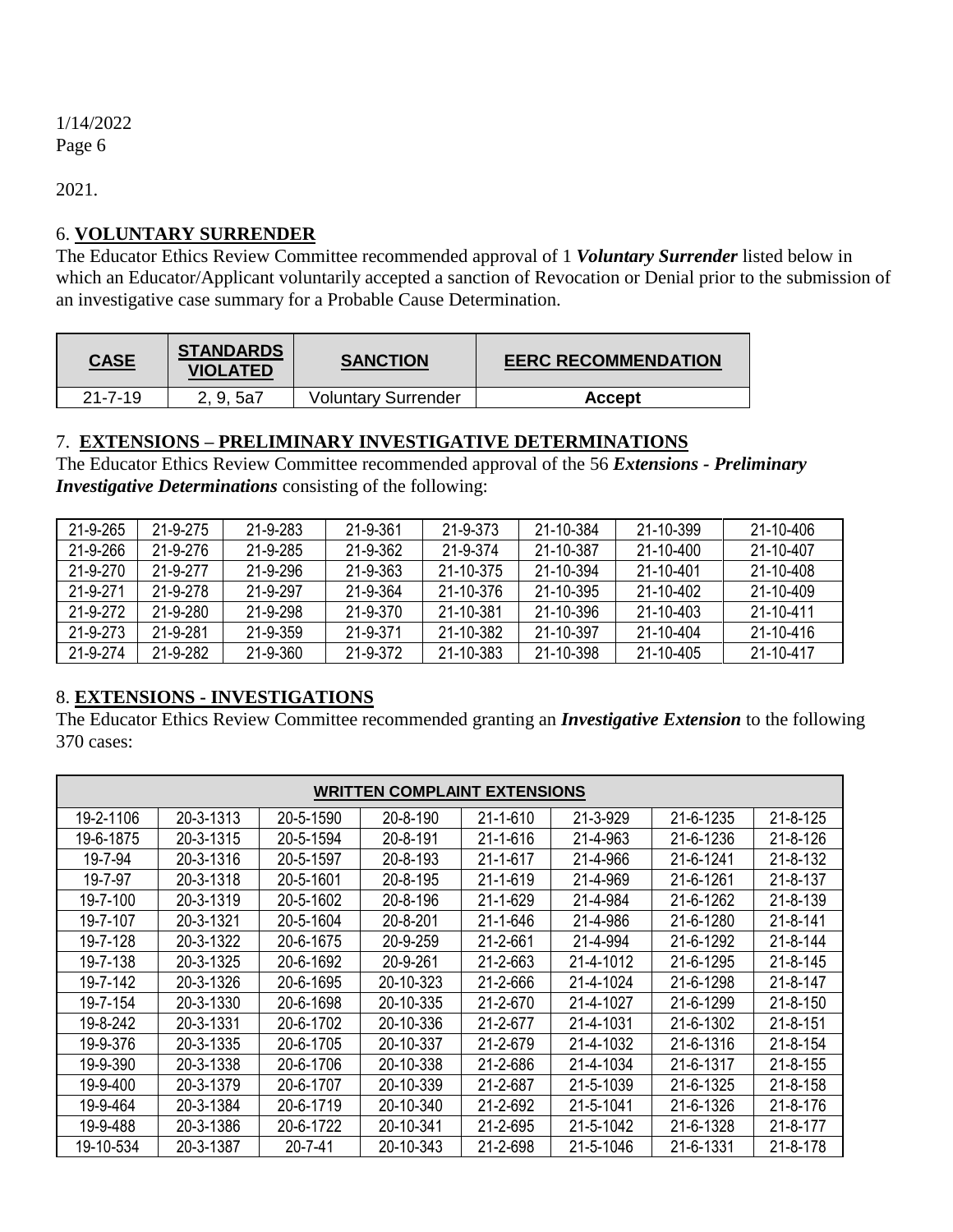|           | <b>WRITTEN COMPLAINT EXTENSIONS</b> |               |                |          |           |                |          |
|-----------|-------------------------------------|---------------|----------------|----------|-----------|----------------|----------|
| 19-10-564 | 20-3-1411                           | $20 - 7 - 44$ | 20-10-346      | 21-2-709 | 21-5-1052 | 21-6-1333      | 21-8-179 |
| 19-10-570 | 20-3-1413                           | $20 - 7 - 45$ | 20-10-347      | 21-2-744 | 21-5-1053 | 21-6-1341      | 21-8-181 |
| 19-10-589 | 20-3-1417                           | 20-7-46       | 20-10-352      | 21-2-745 | 21-5-1065 | 21-6-1343      | 21-8-182 |
| 19-10-596 | 20-4-1449                           | 20-7-48       | 20-10-353      | 21-2-748 | 21-5-1079 | $21 - 7 - 3$   | 21-8-196 |
| 19-10-609 | 20-4-1450                           | $20 - 7 - 54$ | 20-10-357      | 21-2-751 | 21-5-1087 | $21 - 7 - 5$   | 21-8-198 |
| 19-10-661 | 20-4-1453                           | $20 - 7 - 57$ | 20-10-360      | 21-2-756 | 21-5-1091 | $21 - 7 - 12$  | 21-8-199 |
| 19-10-674 | 20-4-1454                           | 20-7-59       | 20-10-364      | 21-2-771 | 21-5-1101 | $21 - 7 - 16$  | 21-8-210 |
| 19-10-683 | 20-4-1455                           | 20-7-62       | 20-10-396      | 21-3-785 | 21-5-1105 | $21 - 7 - 27$  | 21-8-211 |
| 19-10-689 | 20-4-1464                           | 20-7-66       | 20-10-397      | 21-3-786 | 21-5-1106 | $21 - 7 - 29$  | 21-8-212 |
| 19-11-800 | 20-4-1465                           | 20-7-67       | 20-10-402      | 21-3-794 | 21-5-1107 | $21 - 7 - 30$  | 21-8-213 |
| 19-12-857 | 20-4-1467                           | 20-7-68       | 20-10-403      | 21-3-795 | 21-5-1108 | $21 - 7 - 35$  | 21-8-215 |
| 20-1-1047 | 20-4-1468                           | 20-7-69       | 20-10-404      | 21-3-808 | 21-5-1111 | $21 - 7 - 44$  | 21-8-216 |
| 20-1-1057 | 20-4-1469                           | $20 - 7 - 70$ | 20-10-406      | 21-3-815 | 21-5-1112 | $21 - 7 - 46$  | 21-8-228 |
| 20-1-1060 | 20-5-1488                           | $20 - 7 - 71$ | 20-11-418      | 21-3-818 | 21-5-1113 | $21 - 7 - 56$  | 21-8-230 |
| 20-1-1062 | 20-5-1534                           | $20 - 7 - 75$ | 20-11-439      | 21-3-822 | 21-5-1114 | $21 - 7 - 59$  | 21-8-232 |
| 20-1-1069 | 20-5-1546                           | $20 - 7 - 83$ | 20-11-440      | 21-3-827 | 21-5-1117 | $21 - 7 - 63$  | 21-8-234 |
| 20-1-1080 | 20-5-1551                           | 20-7-94       | 20-11-478      | 21-3-832 | 21-5-1124 | $21 - 7 - 71$  | 21-8-235 |
| 20-1-1081 | 20-5-1556                           | 20-7-97       | 20-11-479      | 21-3-836 | 21-5-1128 | $21 - 7 - 73$  | 21-8-237 |
| 20-1-1086 | 20-5-1557                           | 20-7-98       | 20-11-493      | 21-3-852 | 21-5-1135 | $21 - 7 - 74$  | 21-8-238 |
| 20-1-1089 | 20-5-1558                           | 20-7-99       | 20-11-498      | 21-3-879 | 21-5-1146 | $21 - 7 - 82$  | 21-8-240 |
| 20-1-1090 | 20-5-1562                           | 20-7-100      | 20-11-509      | 21-3-883 | 21-5-1174 | $21 - 7 - 84$  | 21-8-241 |
| 20-1-1091 | 20-5-1567                           | 20-7-104      | 20-12-519      | 21-3-887 | 21-5-1178 | $21 - 7 - 86$  | 21-8-242 |
| 20-1-1096 | 20-5-1571                           | 20-8-117      | 20-12-524      | 21-3-892 | 21-5-1181 | $21 - 7 - 87$  | 21-8-245 |
| 20-1-1103 | 20-5-1572                           | 20-8-119      | 20-12-541      | 21-3-903 | 21-5-1185 | $21 - 8 - 104$ | 21-8-246 |
| 20-1-1105 | 20-5-1575                           | 20-8-150      | 20-12-547      | 21-3-904 | 21-5-1188 | 21-8-107       |          |
| 20-2-1178 | 20-5-1576                           | 20-8-154      | 20-12-551      | 21-3-905 | 21-5-1190 | 21-8-108       |          |
| 20-2-1179 | 20-5-1578                           | 20-8-177      | 20-12-552      | 21-3-906 | 21-6-1203 | 21-8-112       |          |
| 20-2-1250 | 20-5-1579                           | 20-8-178      | 20-12-553      | 21-3-920 | 21-6-1216 | 21-8-115       |          |
| 20-2-1254 | 20-5-1585                           | 20-8-180      | 20-12-558      | 21-3-926 | 21-6-1224 | $21 - 8 - 118$ |          |
| 20-2-1261 | 20-5-1587                           | 20-8-183      | $21 - 1 - 605$ | 21-3-928 | 21-6-1229 | $21 - 8 - 123$ |          |

## 9. **APPLICATIONS FOR CERTIFICATION REPORT**

The Educator Ethics Review Committee recommended to approve a no probable cause determination on 39 cases reflected on the *Applications for Certification Report*.

### 10. **FINAL DECISIONS BY OPERATION OF LAW**

The Commission reviewed the report, which advised of 21 cases now closed without an appeal for a hearing before an Administrative Law Judge.

### 13. **FINAL DECISIONS RENDERED BY AN ADMINISTRATIVE LAW JUDGE**

The Educator Ethics Review Committee recommended to accept the ALJ's sanction on the following:

| <b>CASE</b> | <b>ORIGINAL SANCTION</b> | <b>ALJ SANCTION</b> | <b>EERC RECOMMENDATION</b> |
|-------------|--------------------------|---------------------|----------------------------|
| 19-11-755   | Suspension 1 year /      | <b>NPC</b>          |                            |
| 20-2-1190   | Suspension 90 days       |                     | <b>Accept</b>              |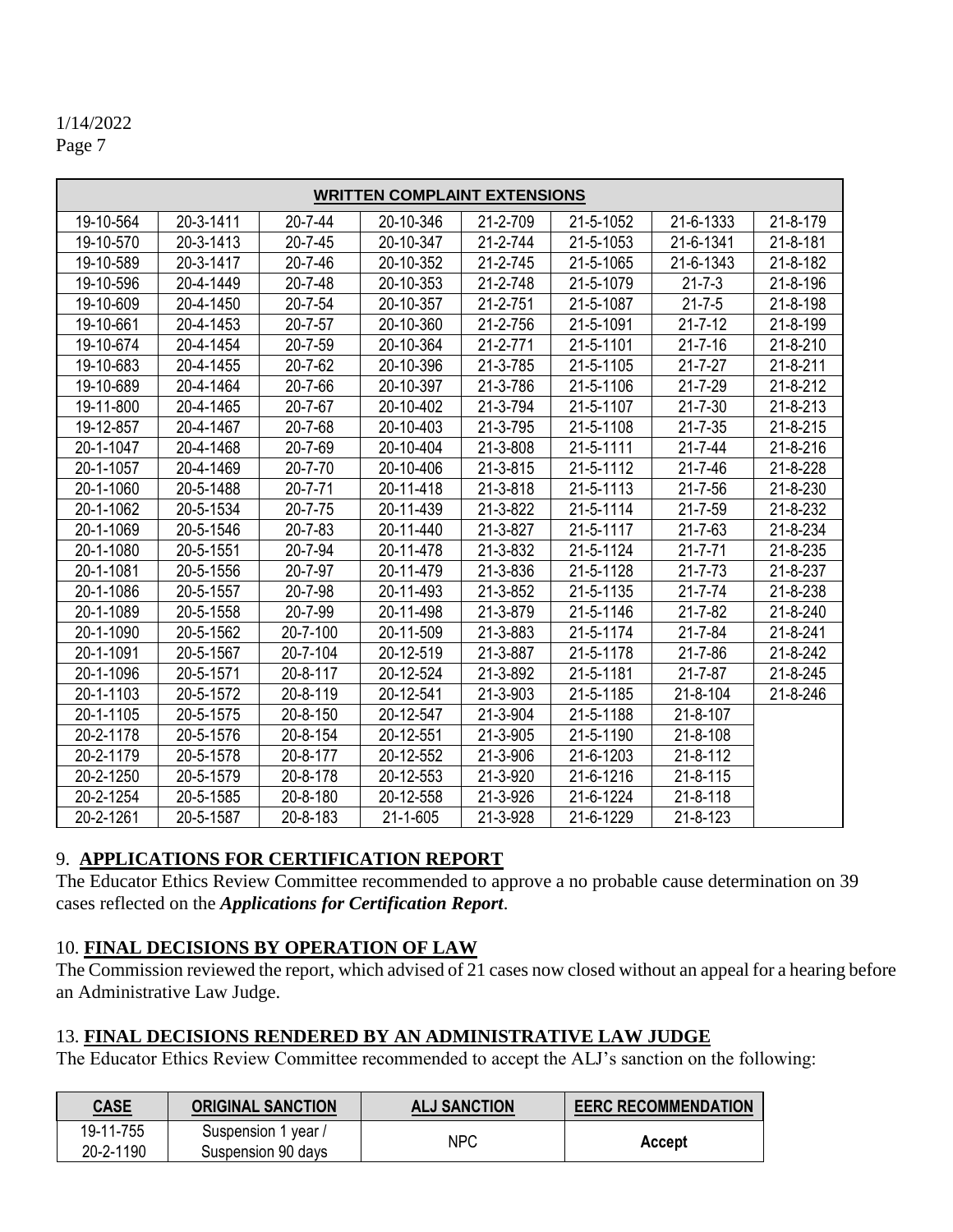| $\overline{\phantom{a}}$<br>$20 - 4 -$<br>. 44 -  | nnn<br>паг        | NP <sup>c</sup> | .ccant |
|---------------------------------------------------|-------------------|-----------------|--------|
| --<br>14<br><u>, д</u><br>$1 - 7 - 7$<br><u>.</u> | <b></b><br>Deniai | NP <sup>c</sup> | ccept  |

Chair Sirmans called for approval of the Educator Ethics Review committee report as presented by Chair, Beth Townsend.

### **PSC ACTION**: Approved

Abstentions: Carol S Williams -21-4-1021, 21-7-25, Derek Easterling – 20-11-504, 21-8-243, 21-8-244, 21-9- 250, 21-9-334, 21-9-358, Jeanine Bunn – 20-2-1175, 21-8-221, 21-9-256, 21-9-260, 21-9-265, Beth Townsend – 21-7-53, Steve Barker – 21-1-1021, 21-1-1022, 21-2-1023, 21-8-218, Teri Schneider – 21-6-1303, Brian Sirmans-21-9-266, Dr. Franklin Perry- 21-4-1030, Dr. Jennifer Wade-21-9-2777

### **B. Educator Preparation Standing Committee**

Committee Chair, Diane McClearen, presented the report of the Educator Preparation Standing Committee.

|    | <b>EEP</b>                 | <b>October 2021 Detailed</b>                                                                                                                                                                                                                                                                                                         |
|----|----------------------------|--------------------------------------------------------------------------------------------------------------------------------------------------------------------------------------------------------------------------------------------------------------------------------------------------------------------------------------|
|    |                            | <b>Approval Recommendations</b>                                                                                                                                                                                                                                                                                                      |
|    | 1. Andrew College          | As a result of satisfactory progress evident in the June 22, 2021, progress<br>report which addressed areas for improvement (AFIs) cited during the Fall<br>2020 Developmental Approval Review, the Committee recommends the<br>removal of the AFIs in Standard 1.1 and Standard 5.2 for the Educator<br>Preparation Provider (EPP). |
| 2. | <b>Chattahoochee-Flint</b> | As a result of satisfactory progress evident in the August 3, 2021,                                                                                                                                                                                                                                                                  |
|    | <b>RESA</b>                | progress report which addressed AFIs cited during the Spring 2019                                                                                                                                                                                                                                                                    |
|    |                            | Continuing Approval Review, the Committee recommends the removal                                                                                                                                                                                                                                                                     |
|    |                            | of the AFIs cited in the following standards for the EPP.                                                                                                                                                                                                                                                                            |
|    |                            | Standard 3.3                                                                                                                                                                                                                                                                                                                         |
|    |                            | Standard 5.1                                                                                                                                                                                                                                                                                                                         |
|    |                            | Standard 5.3                                                                                                                                                                                                                                                                                                                         |
|    |                            | Standard 5.5                                                                                                                                                                                                                                                                                                                         |
|    | 3. Covenant College        | As a result of satisfactory progress evident in the August 18, 2021, progress<br>report which addressed AFIs cited during the Spring 2019 Continuing Approval<br>Review, the Committee recommends the removal of the AFI in Standard 5.5<br>for the EPP                                                                              |
|    | 4. Muscogee County School  | As a result of satisfactory progress evident in the July 8, 2021, progress                                                                                                                                                                                                                                                           |
|    | <b>District</b>            | report which addressed AFIs cited during the Spring 2018 Continuing                                                                                                                                                                                                                                                                  |
|    |                            | Approval Review, the Committee recommends the removal of the AFIs                                                                                                                                                                                                                                                                    |
|    |                            | cited in the following standards for the EPP.                                                                                                                                                                                                                                                                                        |
|    |                            | Standard 4.3                                                                                                                                                                                                                                                                                                                         |
|    |                            | Standard 4.4                                                                                                                                                                                                                                                                                                                         |
|    |                            | Standard 5.1                                                                                                                                                                                                                                                                                                                         |
|    |                            | Standard 5.3                                                                                                                                                                                                                                                                                                                         |
|    |                            | Additionally, as a result of satisfactory progress resulting in the removal of all                                                                                                                                                                                                                                                   |
|    |                            | remaining AFIs from the Spring 2018 Continuing Approval Review, the                                                                                                                                                                                                                                                                  |